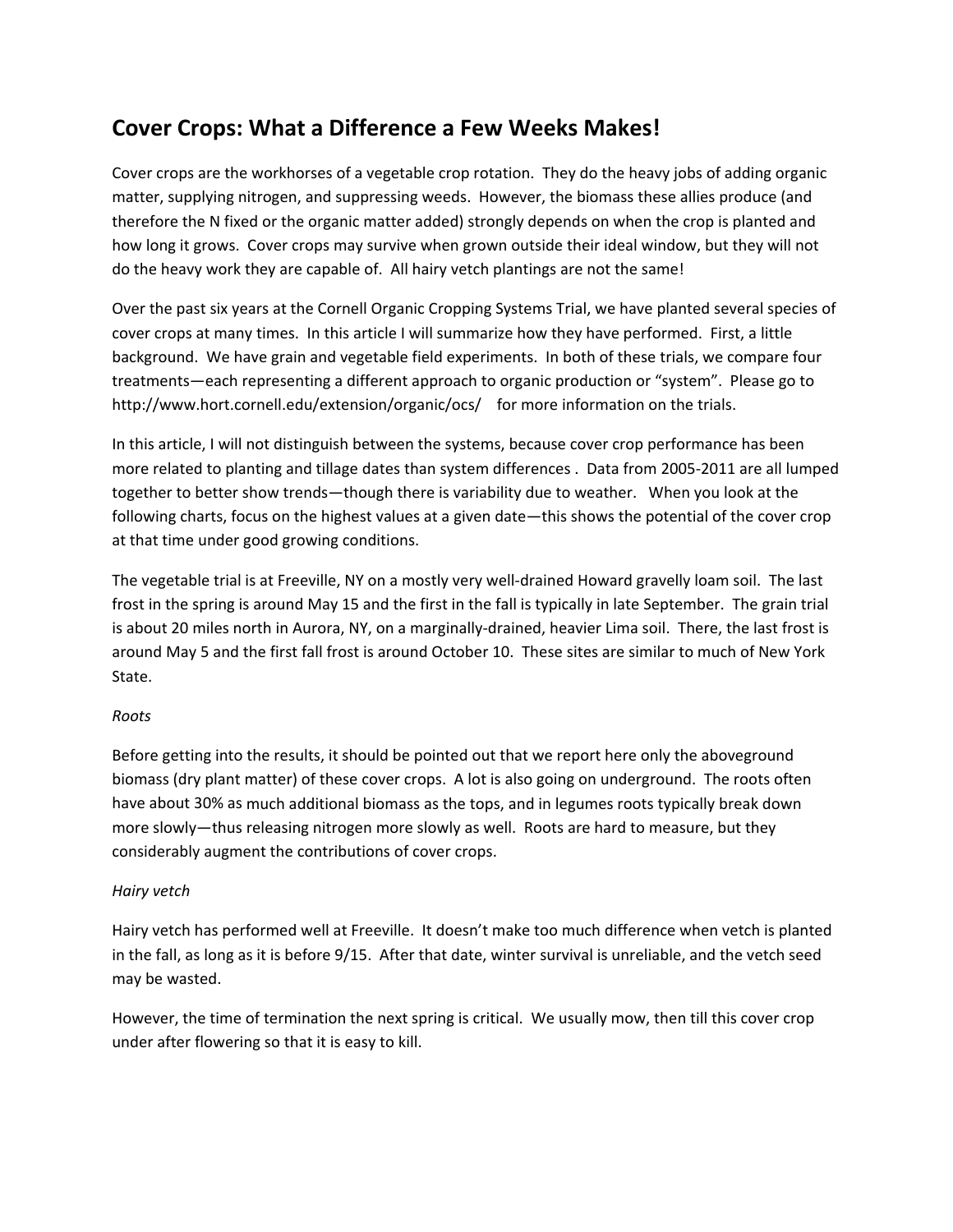

Figure 1. Hairy vetch can produce biomass of up to 5000 lb/acre when it is planted before 9/15. If it is *planted with rye or wheat, use a low seeding rate for the companion to maximize vetch growth.*



Figure 2. Same data as Figure 1, organized by kill date. The earlier it is mowed, the less growth is *attained. Vetch is easily killed when it starts flowering in late May/early June.*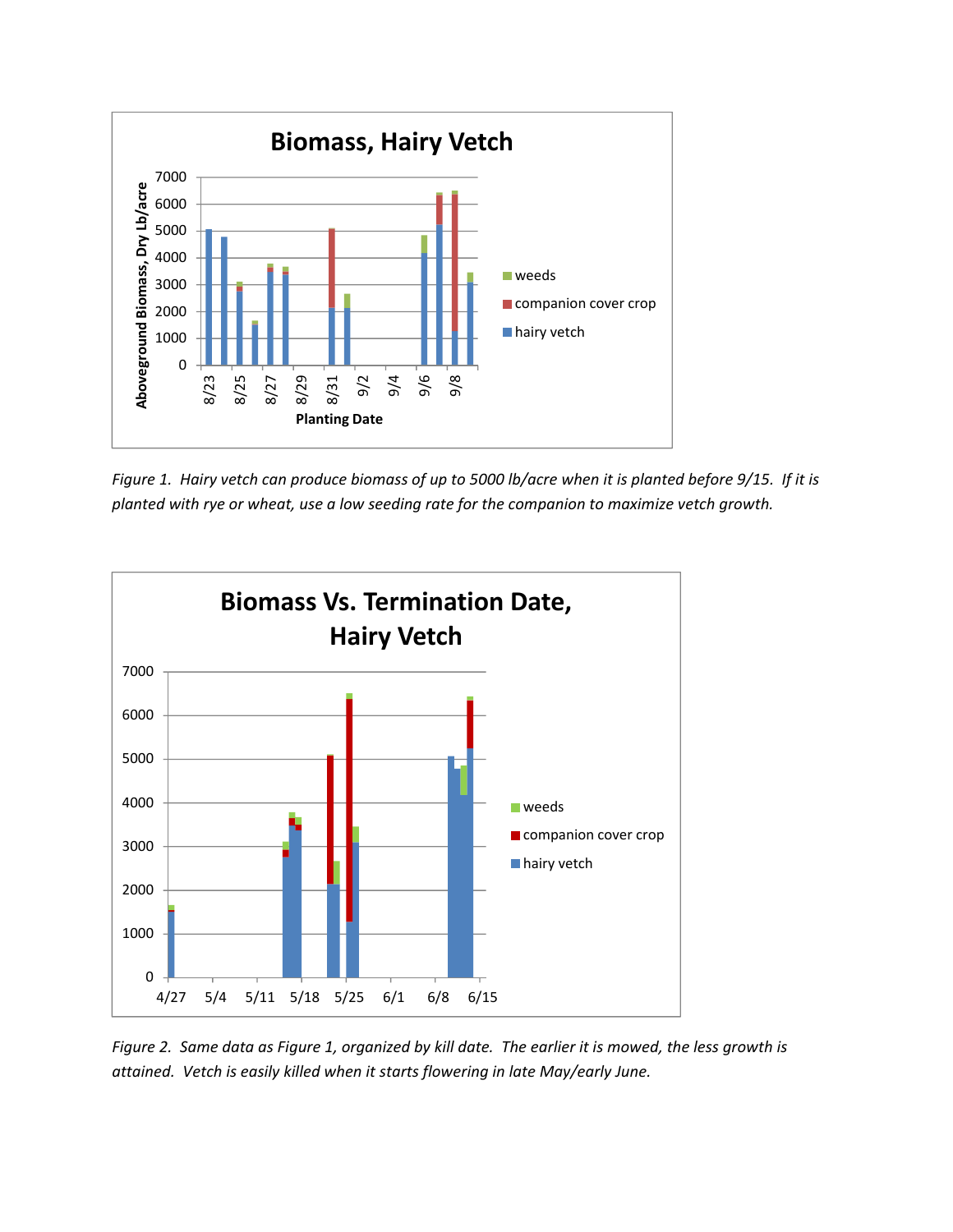When we mowed it one year on April 27, only about 1500 lb/acre of aboveground hairy vetch biomass had accumulated. However, when mowed 20 days later, that figure can be doubled or more. Wait another 25 days, and another 1500‐2000 lb per acre is added. Since hairy vetch tissue runs 3‐5% nitrogen, the nitrogen contained in the planting terminated in April was a maximum of 75 lb/acre. Waiting until early June, this amount could be 200 lb/acre or more. If seed costs \$100 per acre, that means you're paying \$1.33/lb of N if you cut if off in late April, or a much more attractive \$0.50/lb of N if you let it grow until June. Similarly, if you want to add a lot of organic matter and N with your hairy vetch cover crop, let it grow until after June 1. Hairy vetch has done all this work in 9 months, most of which were cold and snowy! After vetch is mowed and/or tilled in, there is still plenty of time to plant broccoli or other late‐planted cash crops.

It is often best to grow a grass-legume cover crop mix. Weed suppression is better with the mix, and Nrelease can be more gradual. We typically plant hairy vetch with oats, wheat, or rye. When a grass is added, total biomass has approached 6500 lb/acre after late May. The C/N ratio of the cover crop mix is higher than for a straight legume, so that microbial delivery of N to the following crop is more gradual. If the grass dominates the mixture and it is terminated after mid‐May, the C/N ratio may be too high and N can be tied up and unavailable to the following crop. To avoid this, be sure to use reduced rates of grass in the mix (half of standard or less). Our favorite vetch mix is vetch @ 40 lb/acre plus rye @ 30 lb/acre.

#### *Field peas and oats*

Another great mix is oats and field peas. We have found that both spring‐ and late summer‐planted oat and field pea crops do well, though aboveground biomass production in the spring is up to 7500 lb/acre—almost twice the highest fall value. To achieve that high biomass, the oats and peas need to be planted in early April and terminated by early July. In the fall, plant in August for best growth before winterkill. We plant these mixes with about 75 lb/acre of oats and 150 lb/acre of field pea seed. This heavy rate allows for excellent weed suppression. Organic field pea seed in bulk may run \$0.60/lb, so this is a bit pricey, but worth it.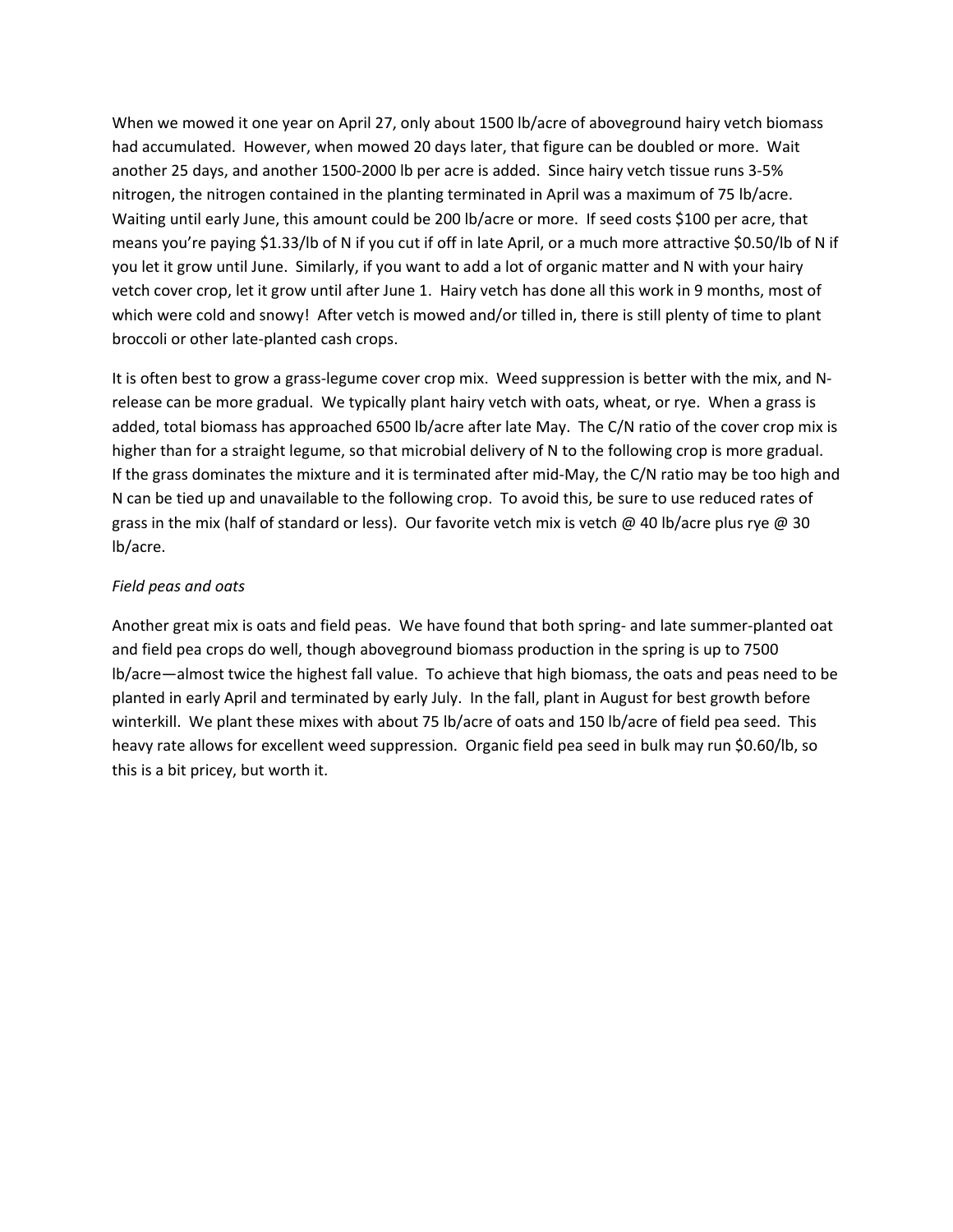

*Figure 3. Spring‐planted oats and field peas grow strongly and suppress weeds.*

In 2007 we planted Esker oats and peas on 8/20 and Esker oats and vetch on 8/31. By late fall, before winterkill, the earlier-planted oats produced 4184 dry lb/acre aboveground biomass, while the oats planted 11 days later only produced 2307. We had a similar situation in 2011. In the pictures below, notice how much heavier oat growth was when planted in early August, compared to a month later.

The take home message from this is that a couple weeks delay in planting oats and field peas in August can cost heavily in production of biomass and N.



Figure 4. Biomass production of this late summer-planted mix is fair, but much lower than when it is *planted in spring.*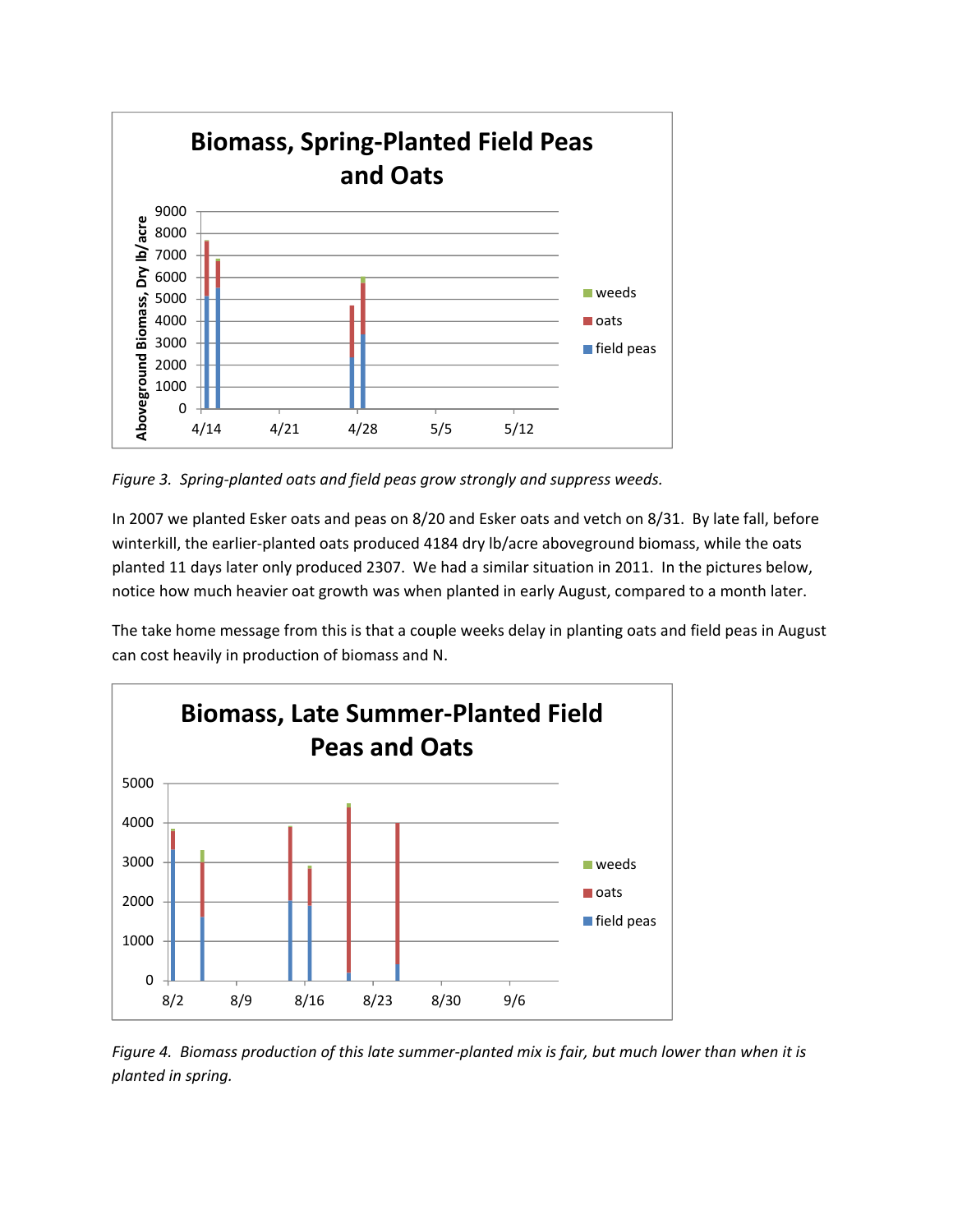The pea variety makes a big difference too. In the early years of our trial, we didn't understand that grain-type field peas are often short-statured and don't produce much biomass. Forage types such as "4010" or "Maxum" are rank growers and much better for green manure crops. In the chart above, peas planted on 8/20, 8/25, and 8/31 were grain types and did not perform well.

# *Rye*

We all love rye because it can establish later than just about anything else in the fall. Yet it's good to note that work at Penn State showed that rye there reached a maximum biomass of about 10,000 dry lb/acre when planted from 8/25‐9/15 and terminated on May 30 (258+ days of growth). Terminating 10 days earlier reduced biomass by about 2000 lb/acre; as did planting on 10/15 (W. Curran, pers. comm.)

Our results are similar. About 260 days of growth is needed on our sites to maximize rye cover crop production. In practical terms, this means planting by 9/15 and tilling under, rolling, or mowing in late May. Note that the C/N ratio of rye at maximum biomass is high and nitrogen will likely be tied up by the residues if incorporated without extra added N. By mowing the rye in early May, C/N ratio at the end of the month will be lower, but so will the total rye biomass produced. Growing a rye‐hairy vetch mix may be a better way of overcoming this problem. Perhaps best is to harvest rye + vetch "hay" in late May, and use it for mulch on a different field. That way, the cover crop root biomass is still in place to build soil, but the carbon-rich topgrowth has been moved and will suppress weeds elsewhere.



*Figure 5. Oats and field peas planted 8/5/11.*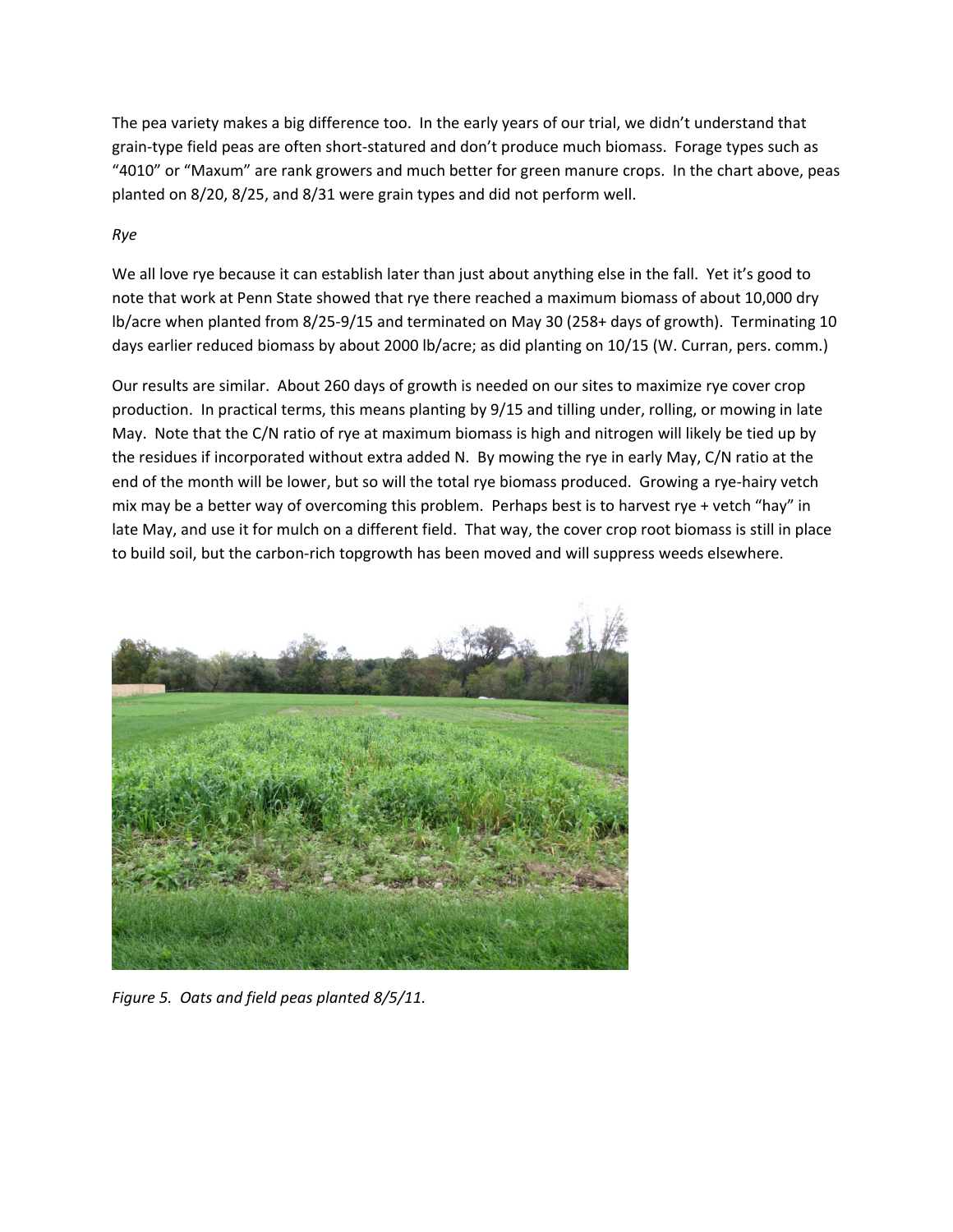

Figure 6. Oats and Hairy Vetch planted 9/1/11. Compare to above. Both photos taken on 10/3/11.



*Figure 7. In central NY, rye needs about 260 days for maximum biomass*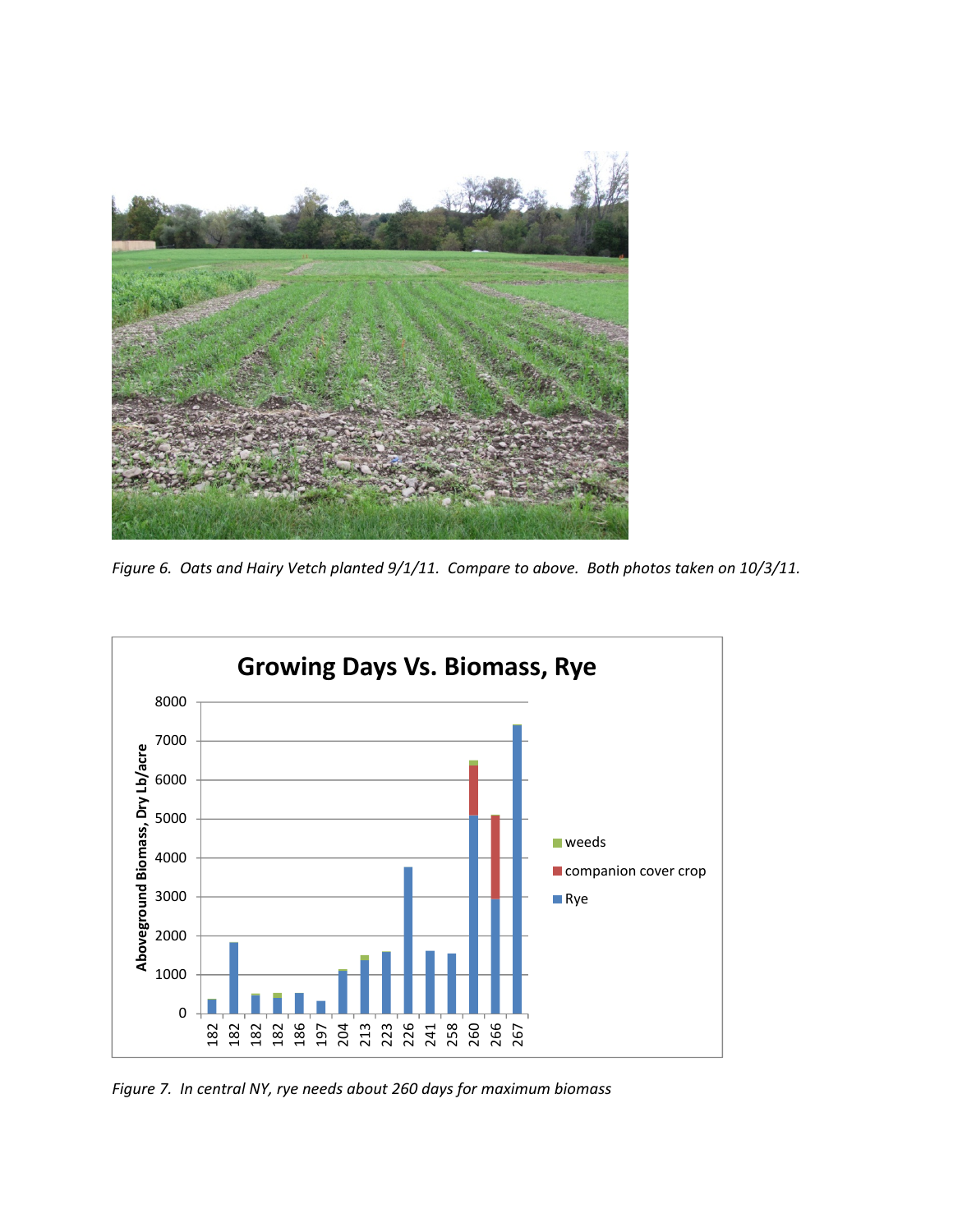#### *Red clover*

In our grain trial, we frost-seed medium red clover into spelt in March. The red clover grows underneath until spelt harvest in late July; from August until late fall it grows strongly. The topgrowth dies over winter, but the following spring there is another flush of biomass before we plow it under in mid to late May. Thus, the red clover provides inputs of biomass from killed tops in the winter, then again from plowed down tops and roots the next spring. It is in the field for about 14 months, including 4 while it grows beneath the spelt cash crop.

Red clover produced from 2500 to almost 5000 dry lb/acre of aboveground biomass in the spring in our trials. The clover roots were substantial as well, but we lack data for them. Our data seems to show that after May 1, it didn't make too much difference when red clover was plowed in, as far as aboveground biomass was concerned. However, given the fact that clover grows very rapidly in May, this may be due to yearly weather differences. It is probably best to wait as late into May as feasible for clover plowdown, to maximize biomass and N. Medium red clover is an excellent cover crop for production of organic matter and N when handled this way. In our trials, we have consistently grown 150+ bu/acre field corn after red clover green manures, with only starter fertilizer added.

Our limited data suggests that when underseeded into spelt, the red clover also produced about 1500‐ 4000 lb/acre by December, of topgrowth which was winterkilled. Some of the nitrogen from this fall tissue is undoubtedly recaptured by the clover roots and incorporated into spring tissues.

#### *Other clovers*

We tried underseeding crimson and berseem clover beneath spelt in the same fashion as the red clover, but they performed poorly.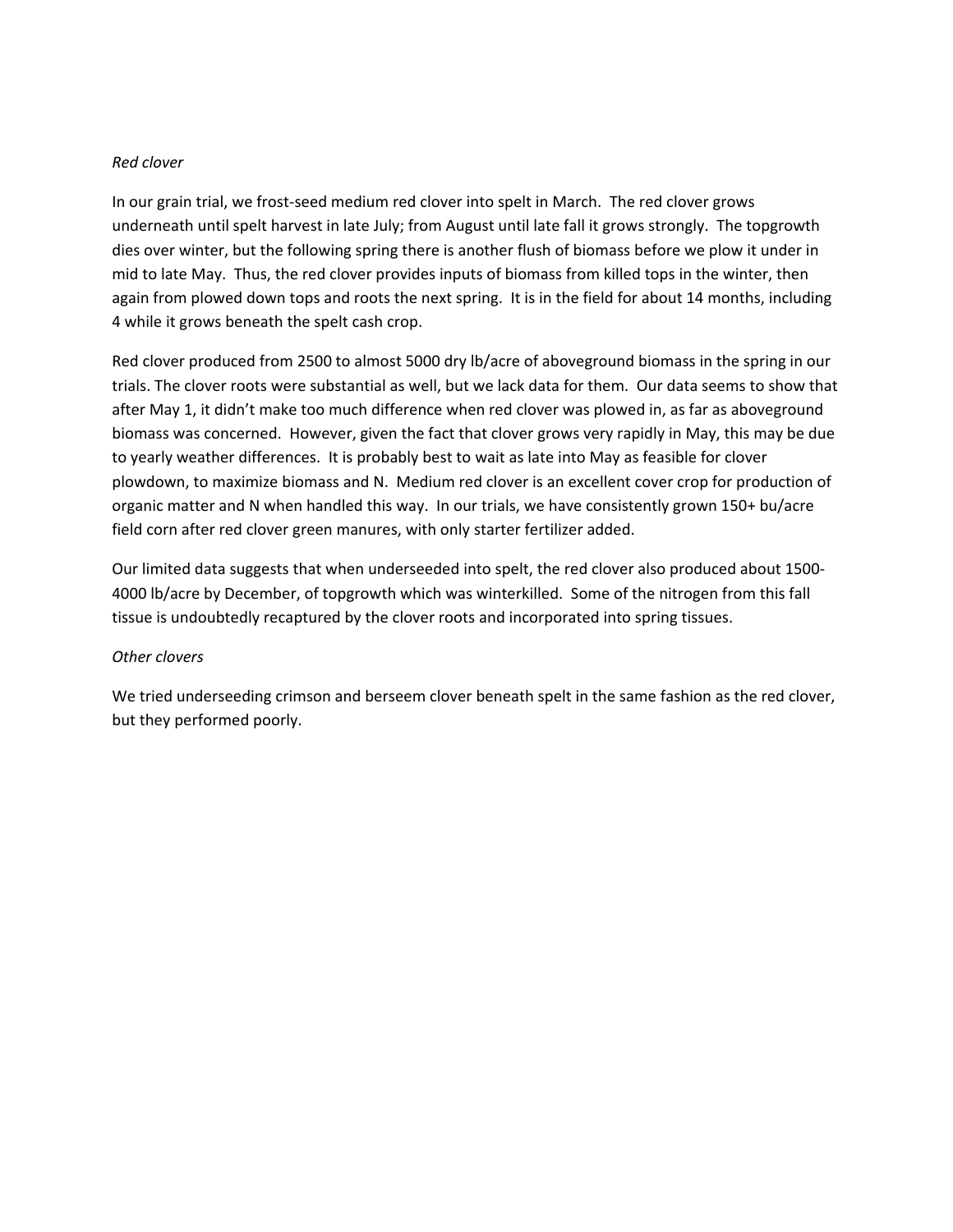



#### *Buckwheat*

Buckwheat is unsurpassed in producing biomass in a short period of warm weather. While it doesn't fix nitrogen and does not grow well in the cold, it is great for short windows during summer months. It smothers and suppresses weeds. Buckwheat will produce about 3000 dry lb/acre in 40 days, much more than other common cover crops in the same period. Planting it in the months of June and July is ideal. Our experiences agree with farmer reports that buckwheat biomass production declines if planted later in the season.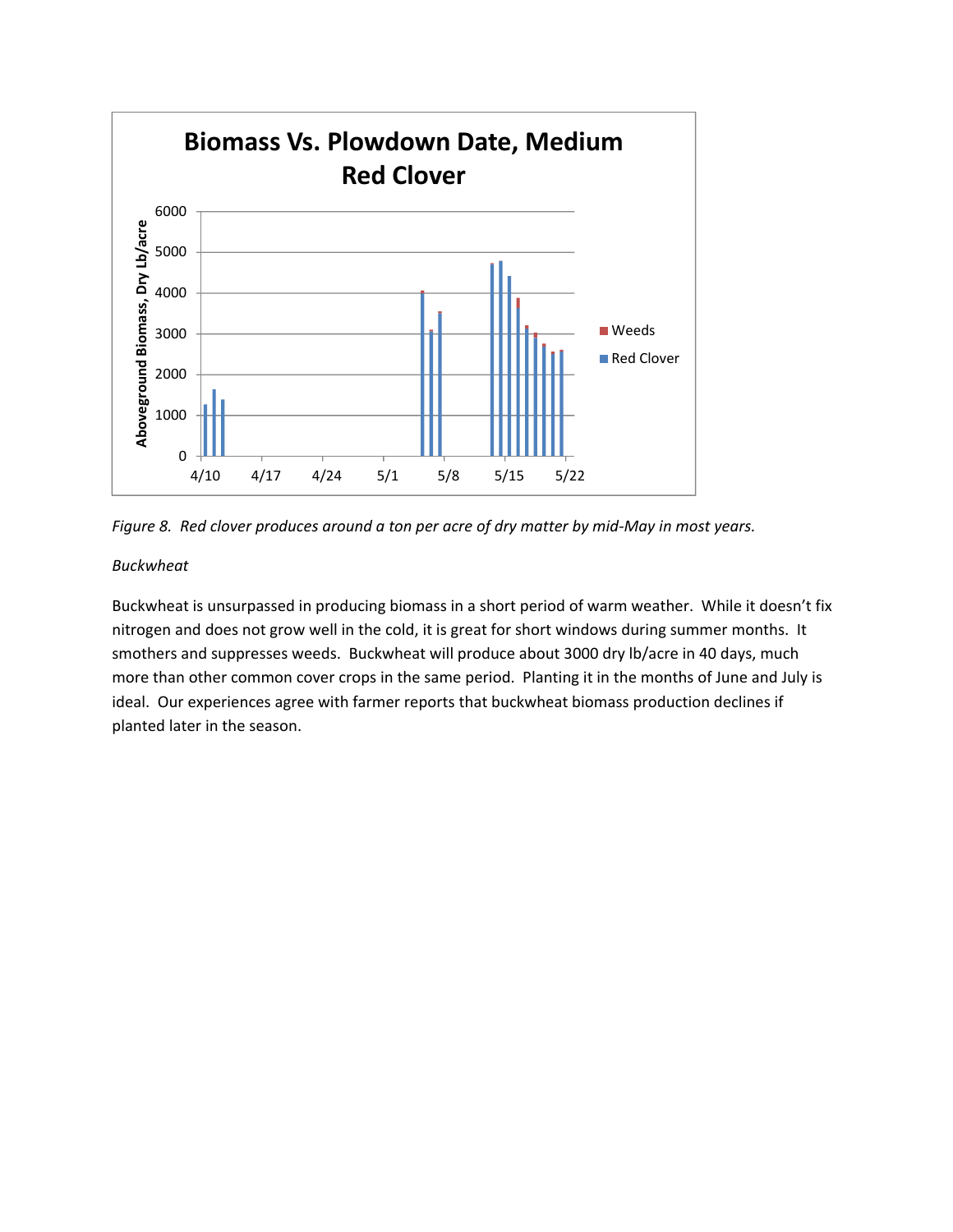

*Figure 9. Buckwheat produces about 3000 lb/acre in mid‐summer.*

#### *Weeds*

A good cover crop stand will out‐compete weeds. Plant them at high rates—often double those for grain production—for the best weed suppression. Cover crops planted during the proper windows in our trials have kept weed biomass to below a paltry 150 dry lb/acre in most cases, with few if any weed seeds produced.

## *Poor performers*

A few other cover crops have not performed well for us. Bell beans seeded in late July were very expensive and produced less than 1000 dry lb/acre of aboveground biomass. Soybeans planted in early August also did not produce even that much. In our vegetable trial, we have tried a novel combination. We have seeded medium red and crimson clovers in mid- to late-July with buckwheat for several years now. The idea was that the buckwheat would shade out weeds, but allow the clover to establish. At first, the clovers produced reasonably well, but in recent seasons, clover stand has been poor and very weedy. We will try this again with an earlier seeding date, but cannot currently recommend this practice.

#### *In Summary*

This table summarizes the best windows for the above cover crops.